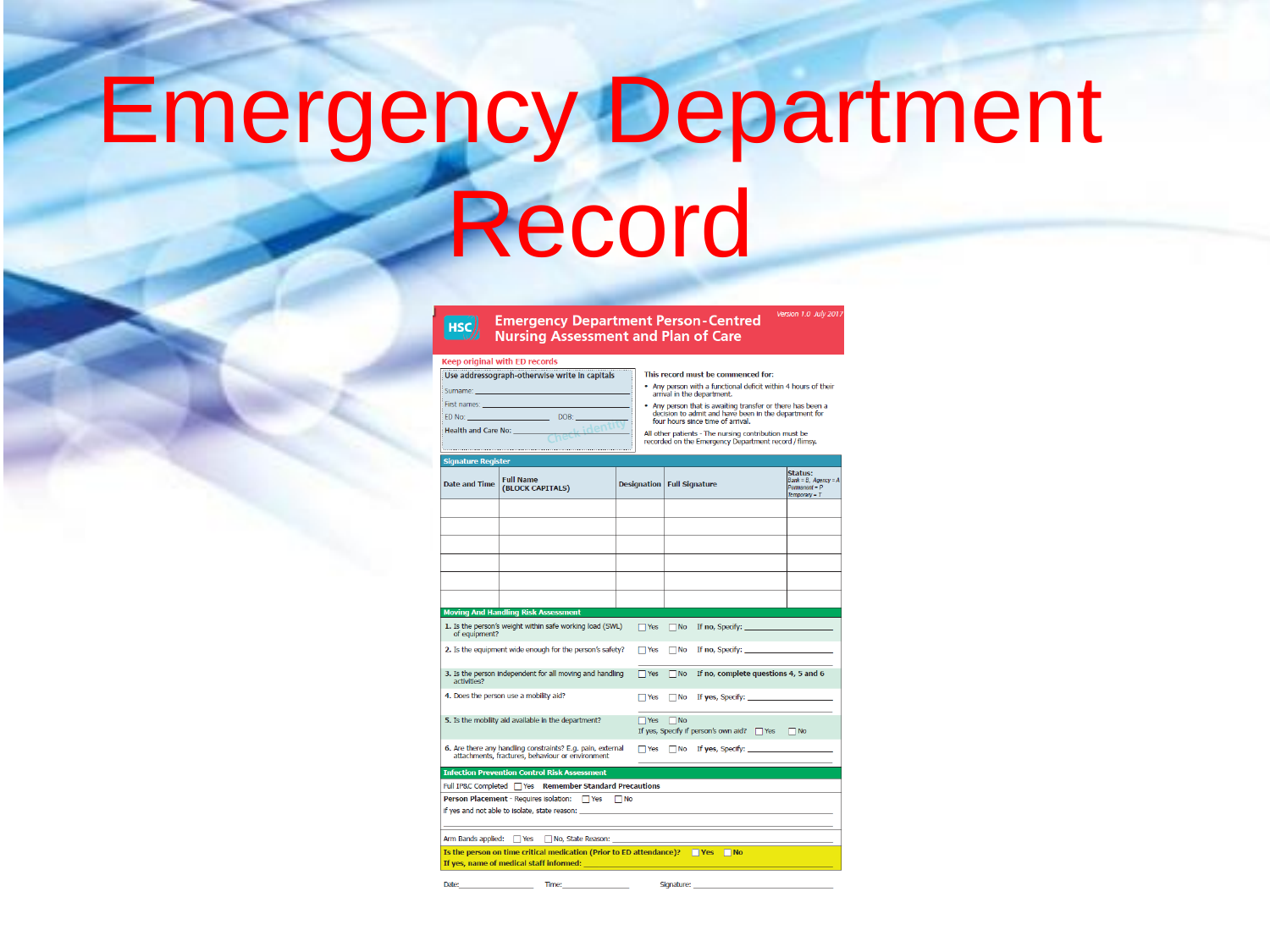

# Designed by ED nurses in NI

Group ED nurses formed

Template for record drafted

Record tested with staff

 $\mathscr{P}$ ED group & staff - refined & produced a final draft

Facilitated by NIPEC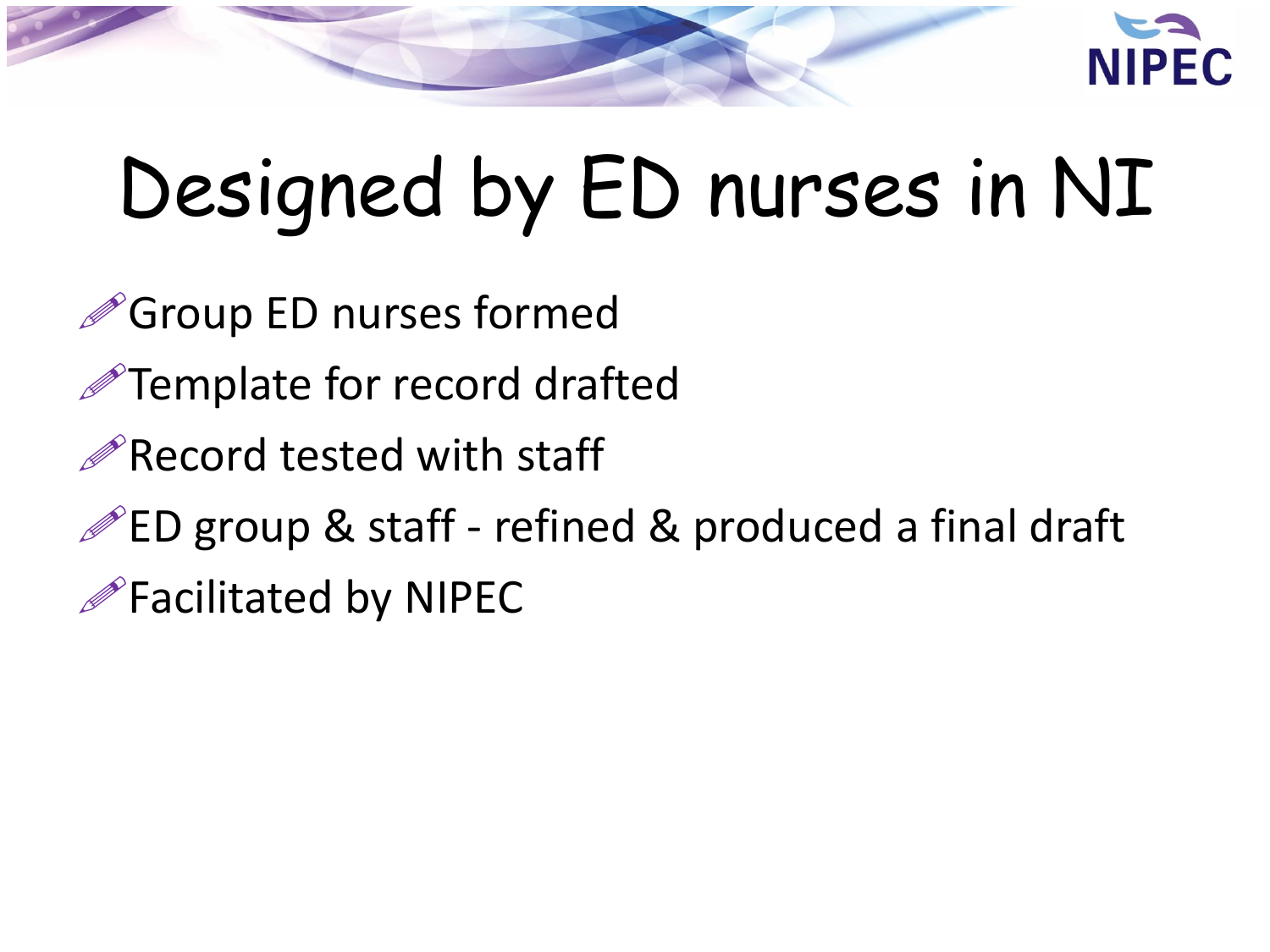

## 2 documents available

### A3 record *C*ontinuation sheet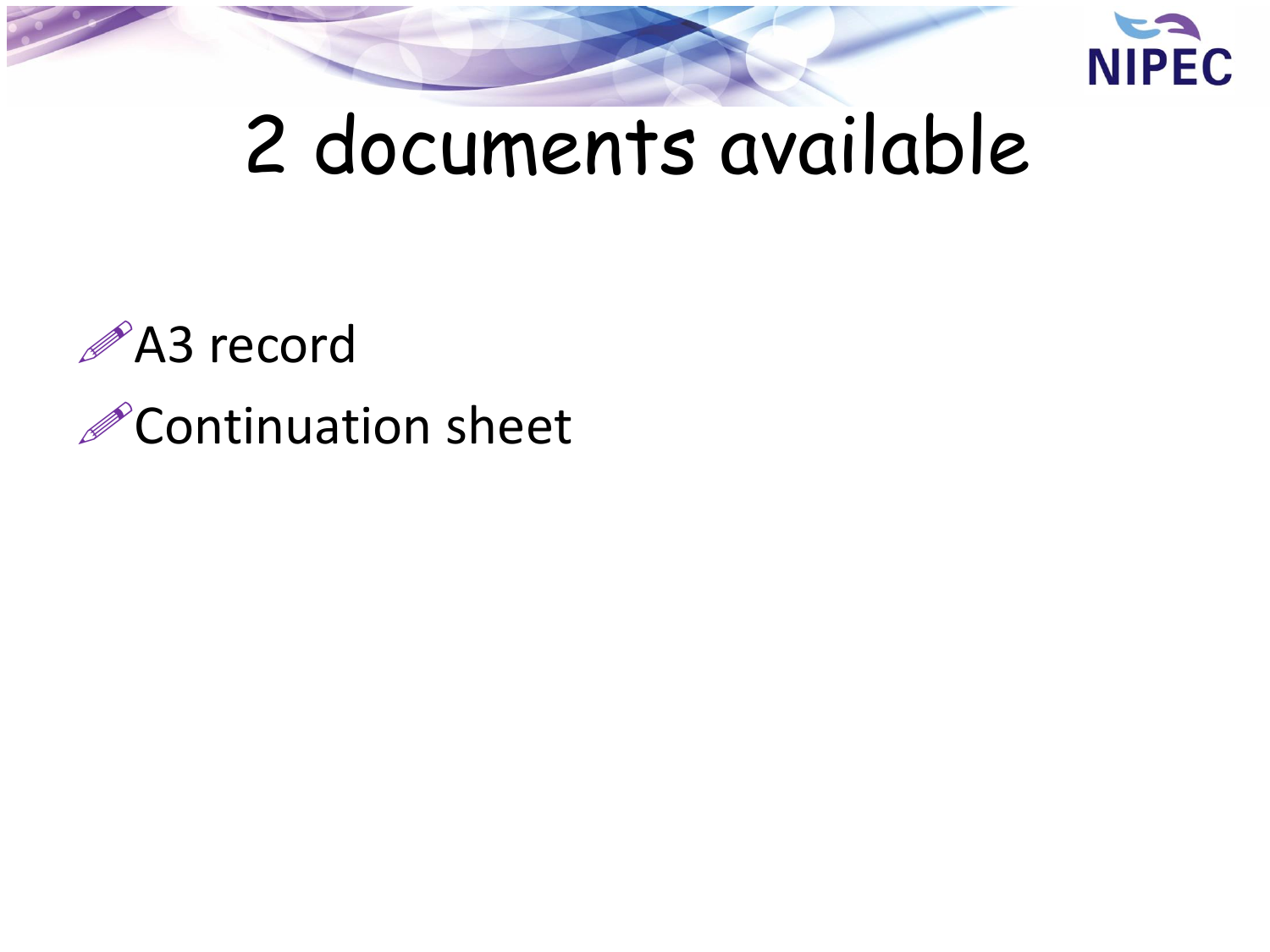

## When is the record used

 $\mathscr{P}$  with any person with a functional deficit within 4 hours of their arrival in the department

 $\mathscr{P}$  with any person that is awaiting transfer or there has been a decision to admit and have been in the department for 4 hours since time of arrival.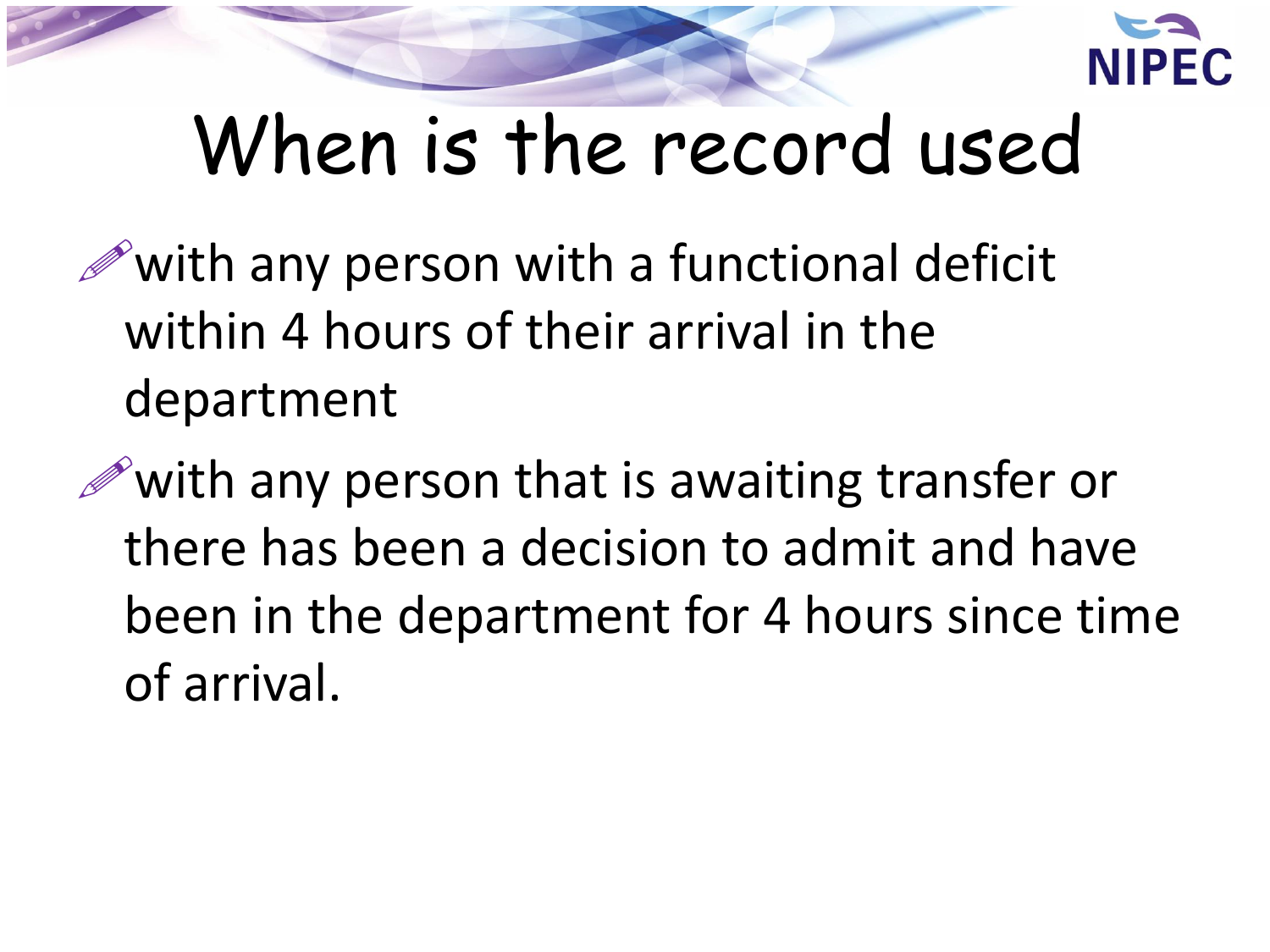

#### To also record the **nursing contribution** on the **Emergency Department flimsy**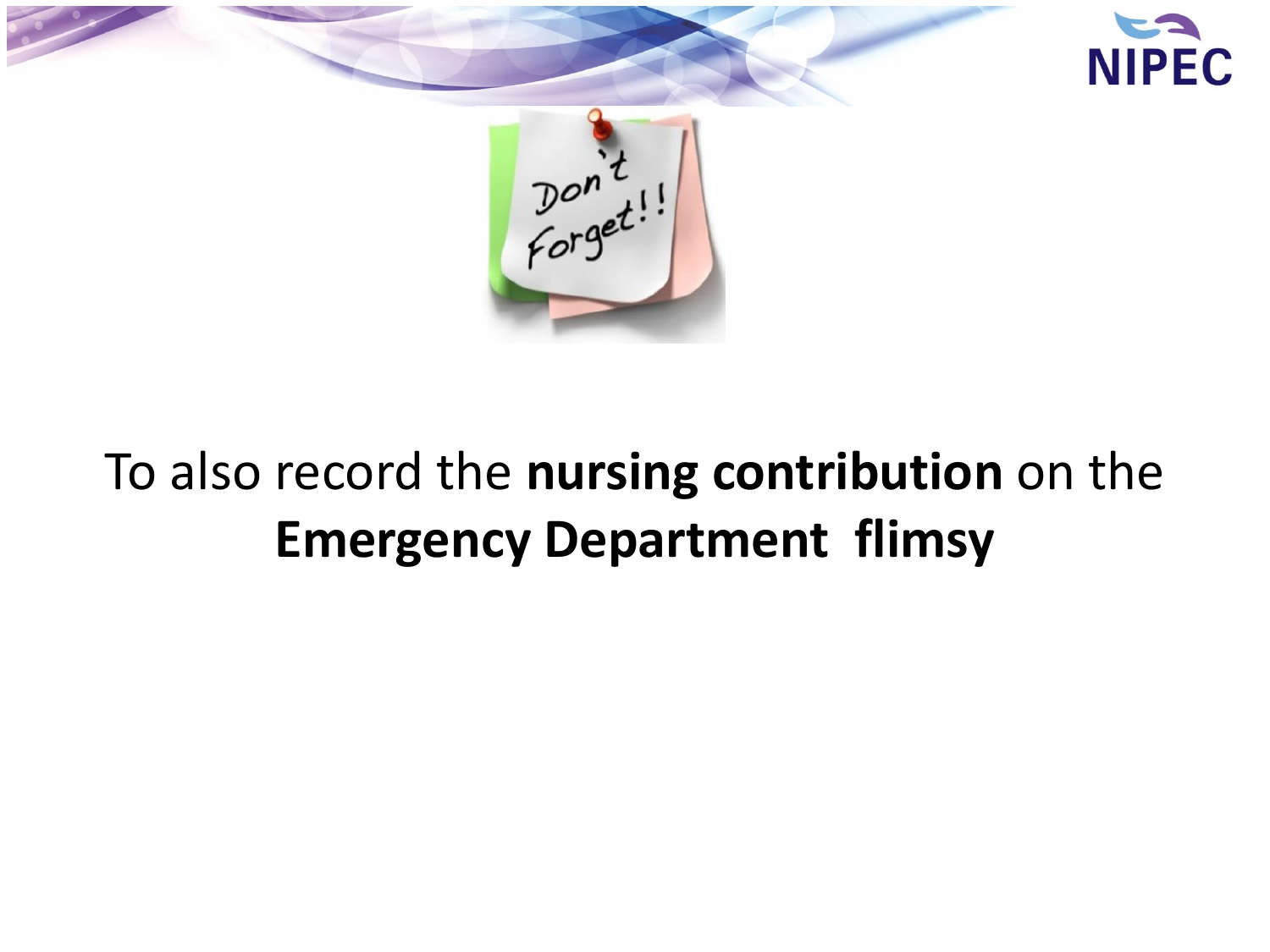#### **NIPEC** Lets get the record started...

building the picture with the initial assessment





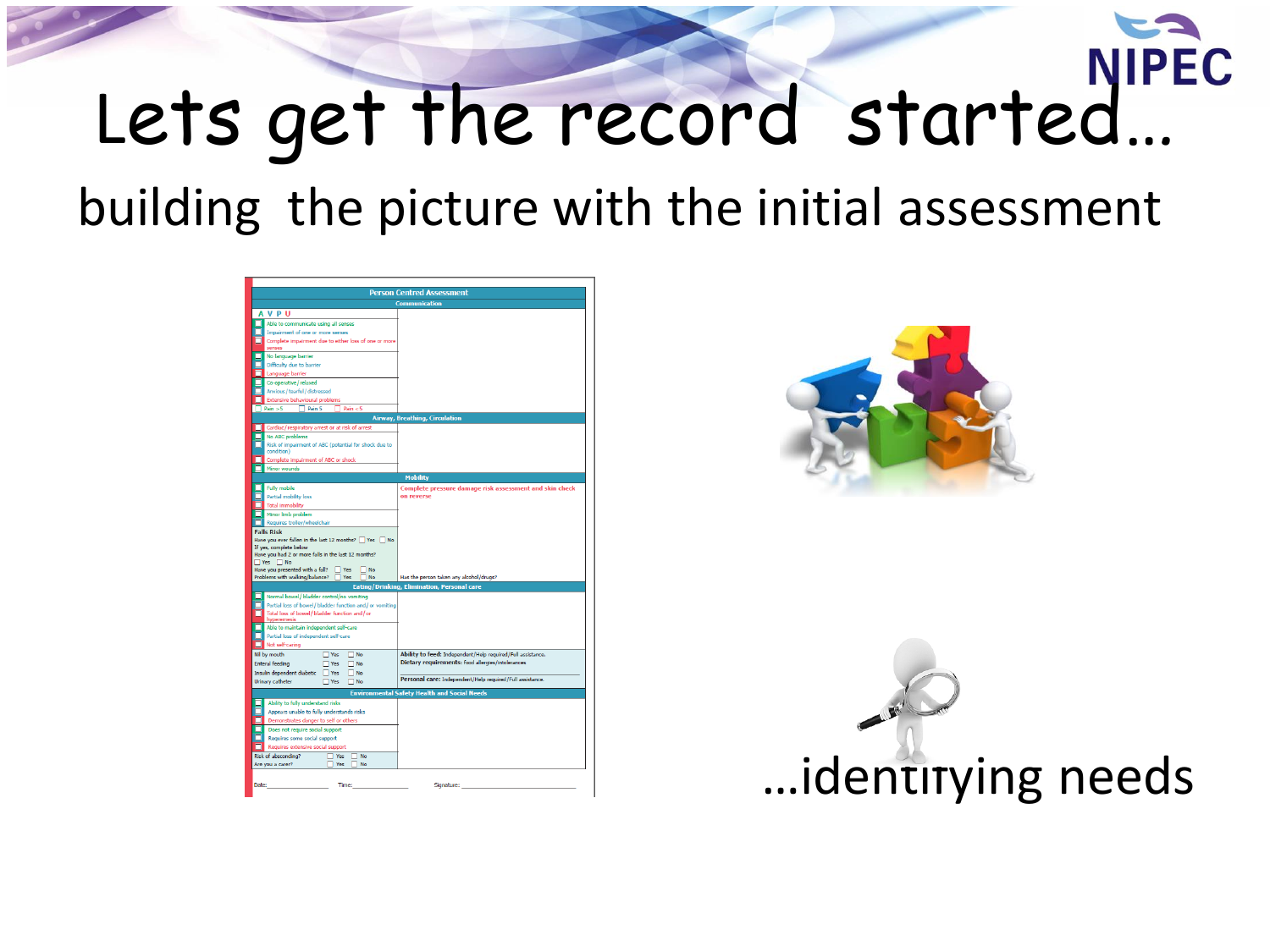



#### Jones as a framework

Communication

Airway/breathing/Circulation

**Mobility** 

Eating/Drinking, Elimination, Personal care

Environmental Safety, Health and Social Needs

| <b>Person Centred Assessment</b>                                                                                          |                                                             |  |  |  |
|---------------------------------------------------------------------------------------------------------------------------|-------------------------------------------------------------|--|--|--|
|                                                                                                                           | <b>Communication</b>                                        |  |  |  |
| <b>AVPU</b>                                                                                                               |                                                             |  |  |  |
| Able to communicate using all senses                                                                                      |                                                             |  |  |  |
| Impairment of one or more senses                                                                                          |                                                             |  |  |  |
| Complete impairment due to either loss of one or more<br>senses                                                           |                                                             |  |  |  |
| No language barrier                                                                                                       |                                                             |  |  |  |
| Difficulty due to barrier                                                                                                 |                                                             |  |  |  |
| Language barrier<br>L.                                                                                                    |                                                             |  |  |  |
| Co-operative / relaxed<br>п                                                                                               |                                                             |  |  |  |
| Anxious / tearful / distressed                                                                                            |                                                             |  |  |  |
| Extensive behavioural problems                                                                                            |                                                             |  |  |  |
| Pain > 5<br>$\Box$ Pain 5<br>$\Box$ Pain <5                                                                               |                                                             |  |  |  |
|                                                                                                                           | Airway, Breathing, Circulation                              |  |  |  |
| Cardiac / respiratory arrest or at risk of arrest                                                                         |                                                             |  |  |  |
| No ABC problems                                                                                                           |                                                             |  |  |  |
| Risk of impairment of ABC (potential for shock due to                                                                     |                                                             |  |  |  |
| condition)                                                                                                                |                                                             |  |  |  |
| Complete impairment of ABC or shock                                                                                       |                                                             |  |  |  |
| Minor wounds                                                                                                              |                                                             |  |  |  |
|                                                                                                                           | <b>Mobility</b>                                             |  |  |  |
| <b>Fully mobile</b>                                                                                                       | Complete pressure damage risk assessment and skin check     |  |  |  |
| Partial mobility loss                                                                                                     | on reverse                                                  |  |  |  |
| <b>Total immobility</b><br>п                                                                                              |                                                             |  |  |  |
| Minor limb problem<br>Requires trolley/wheelchair                                                                         |                                                             |  |  |  |
| <b>Falls Risk</b>                                                                                                         |                                                             |  |  |  |
|                                                                                                                           |                                                             |  |  |  |
| Have you had 2 or more falls in the last 12 months?<br>$\n  Yes W o$<br>Have you presented with a fall? Thes<br>$\Box$ No |                                                             |  |  |  |
| Problems with walking/balance? Tes<br>$\Box$ No                                                                           | Hus the person taken any alcohol/drugs?                     |  |  |  |
|                                                                                                                           | Eating/Drinkinr,, Elimination, Personal care                |  |  |  |
| Normal bowel/bladder control/no vomiting<br>г                                                                             |                                                             |  |  |  |
| Partial loss of bowel / bladder function and / or von<br>Total loss of bowel / bladder function and / or                  |                                                             |  |  |  |
| hyperemesis                                                                                                               |                                                             |  |  |  |
| Able to maintain independent self-care                                                                                    |                                                             |  |  |  |
| Partial loss of independent self-care                                                                                     |                                                             |  |  |  |
| Not self-caring                                                                                                           |                                                             |  |  |  |
| Nil by mouth<br>$\Box$ Yes<br>Áю                                                                                          | Ability to feed: Independent/Help required/Full assistance. |  |  |  |
| <b>Enteral feeding</b><br>$\Box$ Yes<br>7 No                                                                              | Dietary requirements: food allergies/intolerances           |  |  |  |
| <b>No</b><br>$\Box$ Yes                                                                                                   |                                                             |  |  |  |
| Insulin dependent diabetic<br>Urinary catheter<br>$\Box$ Yes<br>$\Box$ No                                                 | Personal care: Independent/Help required/Full assistance.   |  |  |  |
|                                                                                                                           | <b>Environmental Safety Health and Social Needs</b>         |  |  |  |
| Ability to fully understage risks                                                                                         |                                                             |  |  |  |
| Appears unable to fully understands risks                                                                                 |                                                             |  |  |  |
| Demonstrates danger to self or others<br>п                                                                                |                                                             |  |  |  |
| Does not require social support                                                                                           |                                                             |  |  |  |
| Requires some social support                                                                                              |                                                             |  |  |  |
| Requires extensive social support                                                                                         |                                                             |  |  |  |
| Risk of absconding?<br>Yes<br><b>No</b>                                                                                   |                                                             |  |  |  |
| Are you a caper?<br>$\n  N$<br>$\Box$ Yes                                                                                 |                                                             |  |  |  |
| Date:<br>Time:                                                                                                            | Signature:                                                  |  |  |  |

#### .record identified needs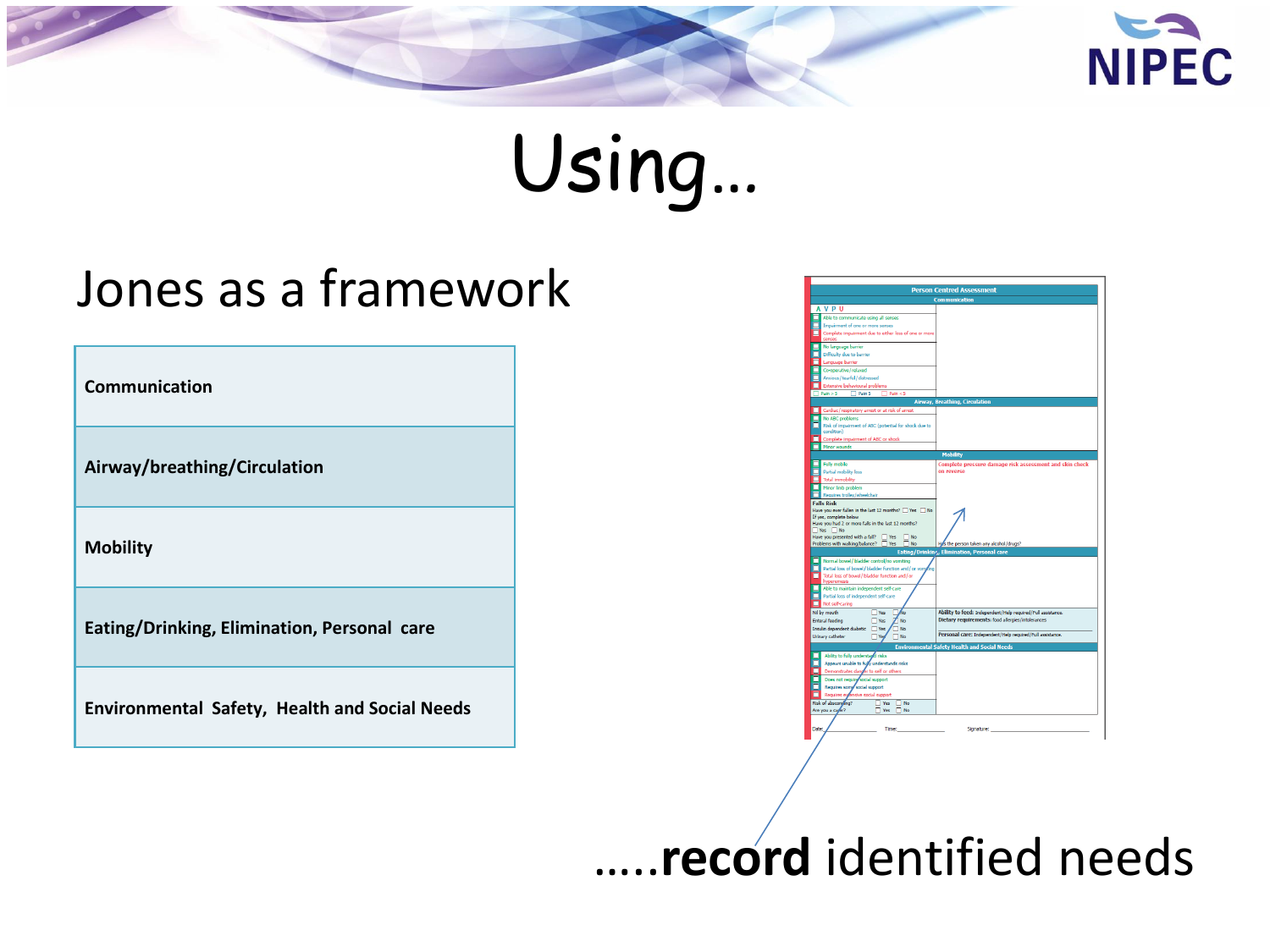

### Then...

### record a plan of care/treatment/support with the person for each of the identified needs

| <b>Person</b>                                                                                      |  | <b>Assessment</b>                                                             | <b>Plan of Care</b>                                                          | <b>Evaluation</b>                                       |  |
|----------------------------------------------------------------------------------------------------|--|-------------------------------------------------------------------------------|------------------------------------------------------------------------------|---------------------------------------------------------|--|
| What matters to the person?<br>Communicating with the person<br>and family to identify their needs |  | Using nursing assessment<br>skills to identify the needs of<br>the person     | Plan Care/Treatment/Support<br>based on the identified needs<br>from P and A | Look at the effectiveness of<br>the plan                |  |
|                                                                                                    |  |                                                                               |                                                                              | How does the person feel.<br>Progress towards outcomes! |  |
|                                                                                                    |  | Collecting ongoing information/<br>clinical observation Building a<br>picture | Specify outcomes<br>Obtain consent for the plan                              | meeting needs                                           |  |
| <b>Date and Time</b>                                                                               |  | <b>Record of Nursing Care and Outcomes</b>                                    |                                                                              | <b>Signature and designation</b>                        |  |
|                                                                                                    |  |                                                                               |                                                                              |                                                         |  |
|                                                                                                    |  |                                                                               |                                                                              |                                                         |  |
|                                                                                                    |  |                                                                               |                                                                              |                                                         |  |
|                                                                                                    |  |                                                                               |                                                                              |                                                         |  |
|                                                                                                    |  |                                                                               |                                                                              |                                                         |  |
|                                                                                                    |  |                                                                               |                                                                              |                                                         |  |
|                                                                                                    |  |                                                                               |                                                                              |                                                         |  |
|                                                                                                    |  |                                                                               |                                                                              |                                                         |  |
|                                                                                                    |  |                                                                               |                                                                              |                                                         |  |
|                                                                                                    |  |                                                                               |                                                                              |                                                         |  |
|                                                                                                    |  |                                                                               |                                                                              |                                                         |  |
|                                                                                                    |  |                                                                               |                                                                              |                                                         |  |
|                                                                                                    |  |                                                                               |                                                                              |                                                         |  |
|                                                                                                    |  |                                                                               |                                                                              |                                                         |  |
|                                                                                                    |  |                                                                               |                                                                              |                                                         |  |
|                                                                                                    |  |                                                                               |                                                                              |                                                         |  |
|                                                                                                    |  |                                                                               |                                                                              |                                                         |  |
|                                                                                                    |  |                                                                               |                                                                              |                                                         |  |
|                                                                                                    |  |                                                                               |                                                                              |                                                         |  |
|                                                                                                    |  |                                                                               |                                                                              |                                                         |  |
|                                                                                                    |  |                                                                               |                                                                              |                                                         |  |
|                                                                                                    |  |                                                                               |                                                                              |                                                         |  |
|                                                                                                    |  |                                                                               |                                                                              |                                                         |  |
|                                                                                                    |  |                                                                               |                                                                              |                                                         |  |
|                                                                                                    |  |                                                                               |                                                                              |                                                         |  |
|                                                                                                    |  |                                                                               |                                                                              |                                                         |  |
|                                                                                                    |  |                                                                               |                                                                              |                                                         |  |
|                                                                                                    |  |                                                                               |                                                                              |                                                         |  |
|                                                                                                    |  |                                                                               |                                                                              |                                                         |  |
|                                                                                                    |  |                                                                               |                                                                              |                                                         |  |
|                                                                                                    |  |                                                                               |                                                                              |                                                         |  |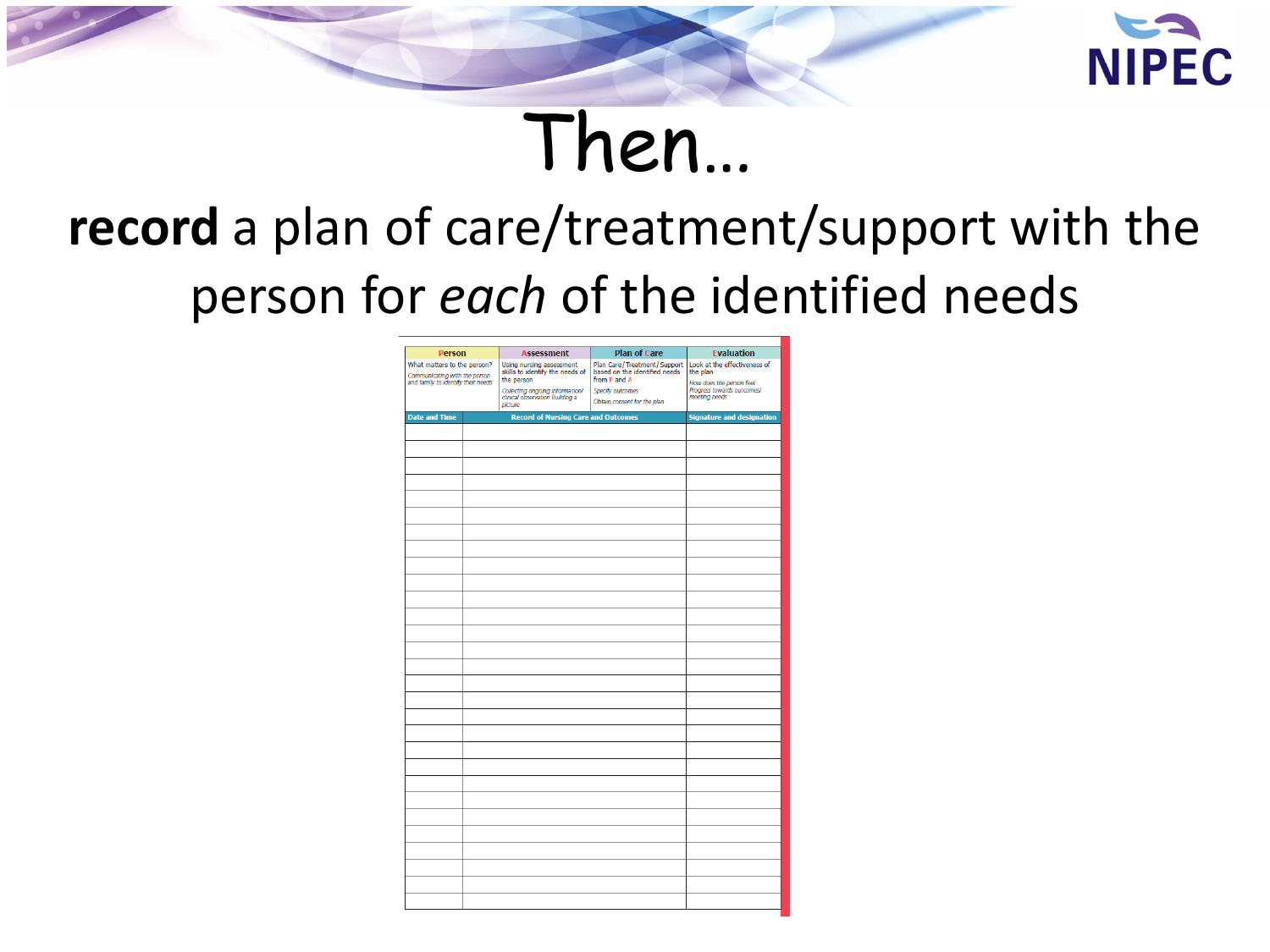



#### to **record** your evaluation as you do it with the person

|                  | <b>Person</b>                                                                                      | <b>Assessment</b>                                                                           | <b>Plan of Care</b>                                                                                                                                                                                                         | <b>Evaluation</b>                                                        |
|------------------|----------------------------------------------------------------------------------------------------|---------------------------------------------------------------------------------------------|-----------------------------------------------------------------------------------------------------------------------------------------------------------------------------------------------------------------------------|--------------------------------------------------------------------------|
| $in_{\text{--}}$ | What matters to the person?<br>Communicating with the person<br>and family to identify their needs | the person<br>Collecting ongoing information!<br>clinical observation Building a<br>picture | Using nursing assessment Plan Care/Treatment/Support Look at the effectiveness of skills to identify the needs of based on the identified needs the plan<br>from P and A<br>Specify outcomes<br>Obtain consent for the plan | How does the person feel.<br>Progress towards outcomes/<br>meeting needs |
|                  | <b>Date and Time</b>                                                                               | <b>Record of Nursing Care and Outcomes</b>                                                  |                                                                                                                                                                                                                             | <b>Signature and designation</b>                                         |
|                  |                                                                                                    |                                                                                             |                                                                                                                                                                                                                             |                                                                          |
|                  |                                                                                                    |                                                                                             |                                                                                                                                                                                                                             |                                                                          |
|                  |                                                                                                    |                                                                                             |                                                                                                                                                                                                                             |                                                                          |
|                  |                                                                                                    |                                                                                             |                                                                                                                                                                                                                             |                                                                          |
|                  |                                                                                                    |                                                                                             |                                                                                                                                                                                                                             |                                                                          |
|                  |                                                                                                    |                                                                                             |                                                                                                                                                                                                                             |                                                                          |
|                  |                                                                                                    |                                                                                             |                                                                                                                                                                                                                             |                                                                          |
|                  |                                                                                                    |                                                                                             |                                                                                                                                                                                                                             |                                                                          |
|                  |                                                                                                    |                                                                                             |                                                                                                                                                                                                                             |                                                                          |
|                  |                                                                                                    |                                                                                             |                                                                                                                                                                                                                             |                                                                          |
|                  |                                                                                                    |                                                                                             |                                                                                                                                                                                                                             |                                                                          |
|                  |                                                                                                    |                                                                                             |                                                                                                                                                                                                                             |                                                                          |
|                  |                                                                                                    |                                                                                             |                                                                                                                                                                                                                             |                                                                          |
|                  |                                                                                                    |                                                                                             |                                                                                                                                                                                                                             |                                                                          |
|                  |                                                                                                    |                                                                                             |                                                                                                                                                                                                                             |                                                                          |
|                  |                                                                                                    |                                                                                             |                                                                                                                                                                                                                             |                                                                          |
|                  |                                                                                                    |                                                                                             |                                                                                                                                                                                                                             |                                                                          |
|                  |                                                                                                    |                                                                                             |                                                                                                                                                                                                                             |                                                                          |
|                  |                                                                                                    |                                                                                             |                                                                                                                                                                                                                             |                                                                          |
|                  |                                                                                                    |                                                                                             |                                                                                                                                                                                                                             |                                                                          |
|                  |                                                                                                    |                                                                                             |                                                                                                                                                                                                                             |                                                                          |
|                  |                                                                                                    |                                                                                             |                                                                                                                                                                                                                             |                                                                          |
|                  |                                                                                                    |                                                                                             |                                                                                                                                                                                                                             |                                                                          |
|                  |                                                                                                    |                                                                                             |                                                                                                                                                                                                                             |                                                                          |
|                  |                                                                                                    |                                                                                             |                                                                                                                                                                                                                             |                                                                          |
|                  |                                                                                                    |                                                                                             |                                                                                                                                                                                                                             |                                                                          |
|                  |                                                                                                    |                                                                                             |                                                                                                                                                                                                                             |                                                                          |
|                  |                                                                                                    |                                                                                             |                                                                                                                                                                                                                             |                                                                          |
|                  |                                                                                                    |                                                                                             |                                                                                                                                                                                                                             |                                                                          |
|                  |                                                                                                    |                                                                                             |                                                                                                                                                                                                                             |                                                                          |
|                  |                                                                                                    |                                                                                             |                                                                                                                                                                                                                             |                                                                          |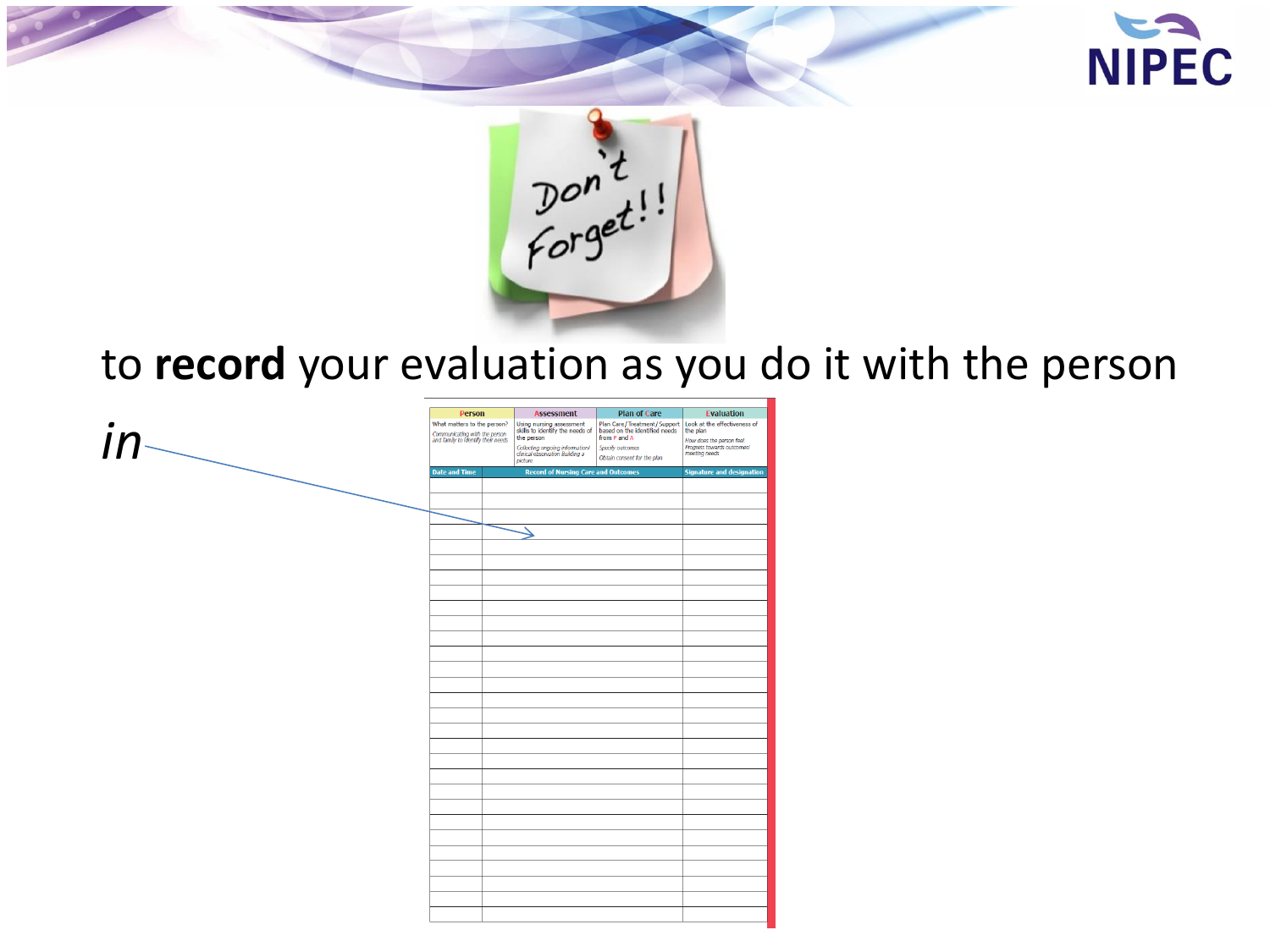



### new needs arise through out their stay in the Emergency Department

*so* 

**record** ongoing assessment in NURSING CARE & OUTCOME **SECTION** 

with the person by their side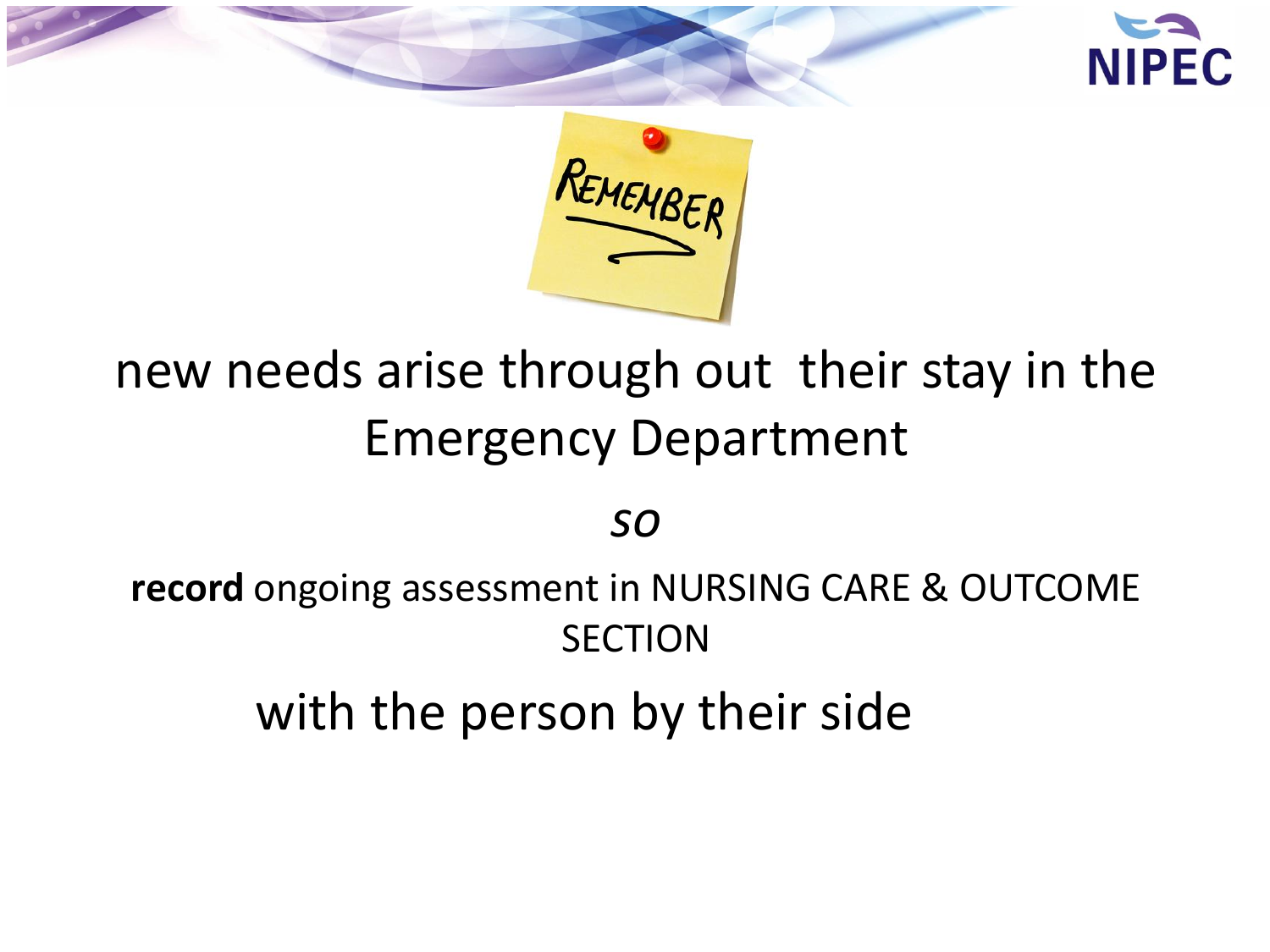

### An added extra

| <b>Person Centred Assessment</b>                                          |                                                                                                                  |  |  |  |
|---------------------------------------------------------------------------|------------------------------------------------------------------------------------------------------------------|--|--|--|
| <b>Communication</b>                                                      |                                                                                                                  |  |  |  |
| <b>AVPU</b>                                                               |                                                                                                                  |  |  |  |
| Able to communicate using all senses                                      |                                                                                                                  |  |  |  |
| Impairment of one or more senses                                          |                                                                                                                  |  |  |  |
| Complete impairment due to either loss of one or more                     |                                                                                                                  |  |  |  |
| senses                                                                    |                                                                                                                  |  |  |  |
| No language barrier                                                       |                                                                                                                  |  |  |  |
| Difficulty due to barrier                                                 |                                                                                                                  |  |  |  |
| Language barrier                                                          |                                                                                                                  |  |  |  |
| Co-operative / relaxed                                                    |                                                                                                                  |  |  |  |
| Anxious / tearful / distressed<br><b>Extensive behavioural problems</b>   |                                                                                                                  |  |  |  |
| Pain > 5<br>$\Box$ Pain 5<br>Pain < 5                                     |                                                                                                                  |  |  |  |
|                                                                           |                                                                                                                  |  |  |  |
|                                                                           | <b>Airway, Breathing, Circulation</b>                                                                            |  |  |  |
| Cardiac/respiratory arrest or at risk of arrest<br><b>No ABC problems</b> |                                                                                                                  |  |  |  |
| Risk of impairment of ABC (potential for shock due to                     |                                                                                                                  |  |  |  |
| condition)                                                                |                                                                                                                  |  |  |  |
| Complete impairment of ABC or shock                                       |                                                                                                                  |  |  |  |
| Minor wounds                                                              |                                                                                                                  |  |  |  |
|                                                                           | <b>Mobility</b>                                                                                                  |  |  |  |
| <b>Fully mobile</b>                                                       | Complete pressure damage risk assessment and skin check                                                          |  |  |  |
| <b>Partial mobility loss</b>                                              | on reverse                                                                                                       |  |  |  |
| <b>Total immobility</b>                                                   |                                                                                                                  |  |  |  |
| Minor limb problem                                                        |                                                                                                                  |  |  |  |
| Requires trolley/wheelchair                                               |                                                                                                                  |  |  |  |
| <b>Falls Risk</b>                                                         |                                                                                                                  |  |  |  |
| Have you ever fallen in the last 12 months?   Yes   No                    |                                                                                                                  |  |  |  |
| If yes, complete below                                                    |                                                                                                                  |  |  |  |
| Have you had 2 or more falls in the last 12 months?<br>$Yes$ No           |                                                                                                                  |  |  |  |
| Have you presented with a fall?<br>$\Box$ Yes<br>7 No                     |                                                                                                                  |  |  |  |
| Problems with walking/balance?<br>Yes<br>1 No                             | Has the person taken any alcohol/drugs?                                                                          |  |  |  |
|                                                                           | Eating/Drinking, Elimination, Personal care                                                                      |  |  |  |
| Normal bowel / bladder control/no vomiting                                |                                                                                                                  |  |  |  |
| Partial loss of bowel/bladder function and/or vomiting                    |                                                                                                                  |  |  |  |
| Total loss of bowel / bladder function and / or                           |                                                                                                                  |  |  |  |
| hyperemesis                                                               |                                                                                                                  |  |  |  |
| Able to maintain independent self-care                                    |                                                                                                                  |  |  |  |
| Partial loss of independent self-care<br>Not self-caring                  |                                                                                                                  |  |  |  |
|                                                                           |                                                                                                                  |  |  |  |
| $\Box$ Yes<br>Nil by mouth<br>$\Box$ No                                   | Ability to feed: Independent/Help required/Full assistance.<br>Dietary requirements: food allergies/intolerances |  |  |  |
| <b>Enteral feeding</b><br>$\Box$ Yes<br>$\Box$ No                         |                                                                                                                  |  |  |  |
| Insulin dependent diabetic<br>$\Box$ Yes<br>$\Box$ No                     | Personal care: Independent/Help required/Full assistance.                                                        |  |  |  |
| Urinary catheter<br>$\Box$ Yes<br>$\square$ No                            |                                                                                                                  |  |  |  |
| <b>Environmental Safety Health and Social Needs</b>                       |                                                                                                                  |  |  |  |
| Ability to fully understand risks                                         |                                                                                                                  |  |  |  |
| Appears unable to fully understands risks                                 |                                                                                                                  |  |  |  |
| Demonstrates danger to self or others                                     |                                                                                                                  |  |  |  |
| Does not require social support                                           |                                                                                                                  |  |  |  |
| Requires some social support                                              |                                                                                                                  |  |  |  |
| Requires extensive social support                                         |                                                                                                                  |  |  |  |
| Risk of absconding?<br>Yes<br><b>No</b><br>п                              |                                                                                                                  |  |  |  |
| Are you a carer?<br>$\Box$ No<br>Yes                                      |                                                                                                                  |  |  |  |
|                                                                           |                                                                                                                  |  |  |  |
| Date:<br>Time:                                                            | Signature:                                                                                                       |  |  |  |
|                                                                           |                                                                                                                  |  |  |  |

- the coloured tick boxes can be used by the nurse in charge to calculate the person's dependency
- using the Jones score
- this is just an added function of the record and can be utilised if desired.